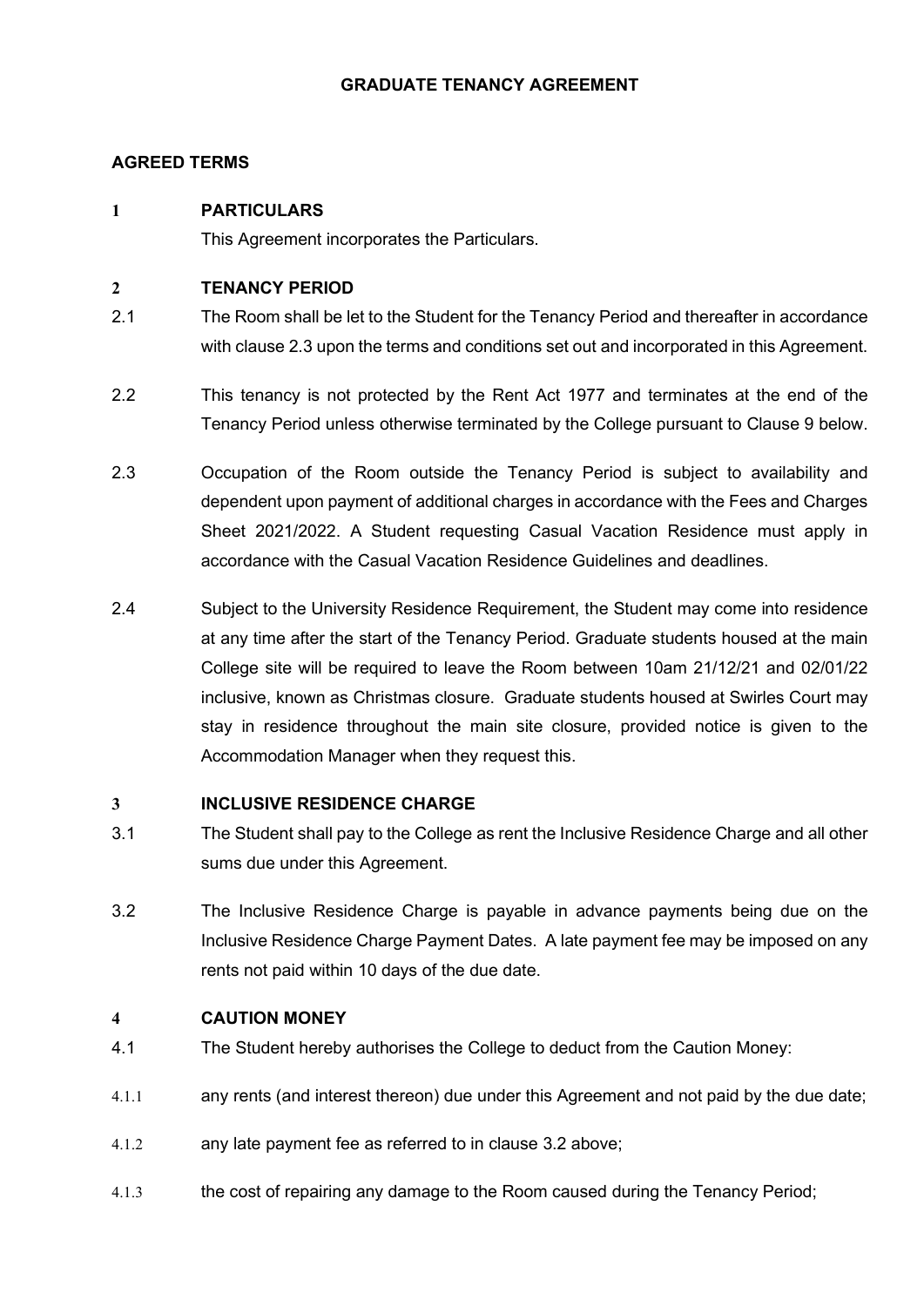- 4.1.4 the cost of repairing any unattributable damage to the Common Areas relating to the room caused during the Tenancy Period;
- 4.1.5 the cost of replacing any item in the Room which is beyond reasonable repair; and
- 4.1.6 any expenses or costs incurred by the College in consequence of any failure by the Student to observe and perform the obligations and conditions of the Student in this Agreement as detailed in clauses 6.1.2 (f) and 6.1.13 and in the Damages Charges Sheet on the College's website.

## 5 GAS AND ELECTRICITY ETC

Gas and electricity charges are charged to the Student in accordance with the Accommodation Handbook and the College's website on the internet.

### 6 STUDENT'S OBLIGATIONS

The Student agrees to observe and perform all rules and regulations issued by the College or the University of Cambridge from time to time, and to comply with any premises licence operated by the College.

- 6.1 The Student agrees to observe and perform the Student's Obligations and any failure to do so will result in breach of this Tenancy Agreement. The Student's Obligations are as set out below:
	- 6.1.1 BEHAVIOUR
	- a) To behave in accordance with the College Code of Discipline.
	- b) The Student is responsible in particular to make himself/herself familiar with the College rules and regulations as set out in the Student Guide on the College's website on the internet and the Accommodation Handbook and in particular with fire regulations and the Student agrees to comply with all such rules and regulations.
	- c) The Student is reminded that fire regulations require that, stairways, landings and corridors must be kept clear at all times, and not obstructed by items placed in these areas, particularly bicycles and boxes etc. Fire doors must not be wedged open or obstructed in any way. The Student shall not tamper with or remove fire alarm equipment and fire extinguishers.
	- d) The Student shall comply with the COVID-19 charter and policies issued by the College. The Student is reminded that failure to do so will result in a breach of this Tenancy Agreement.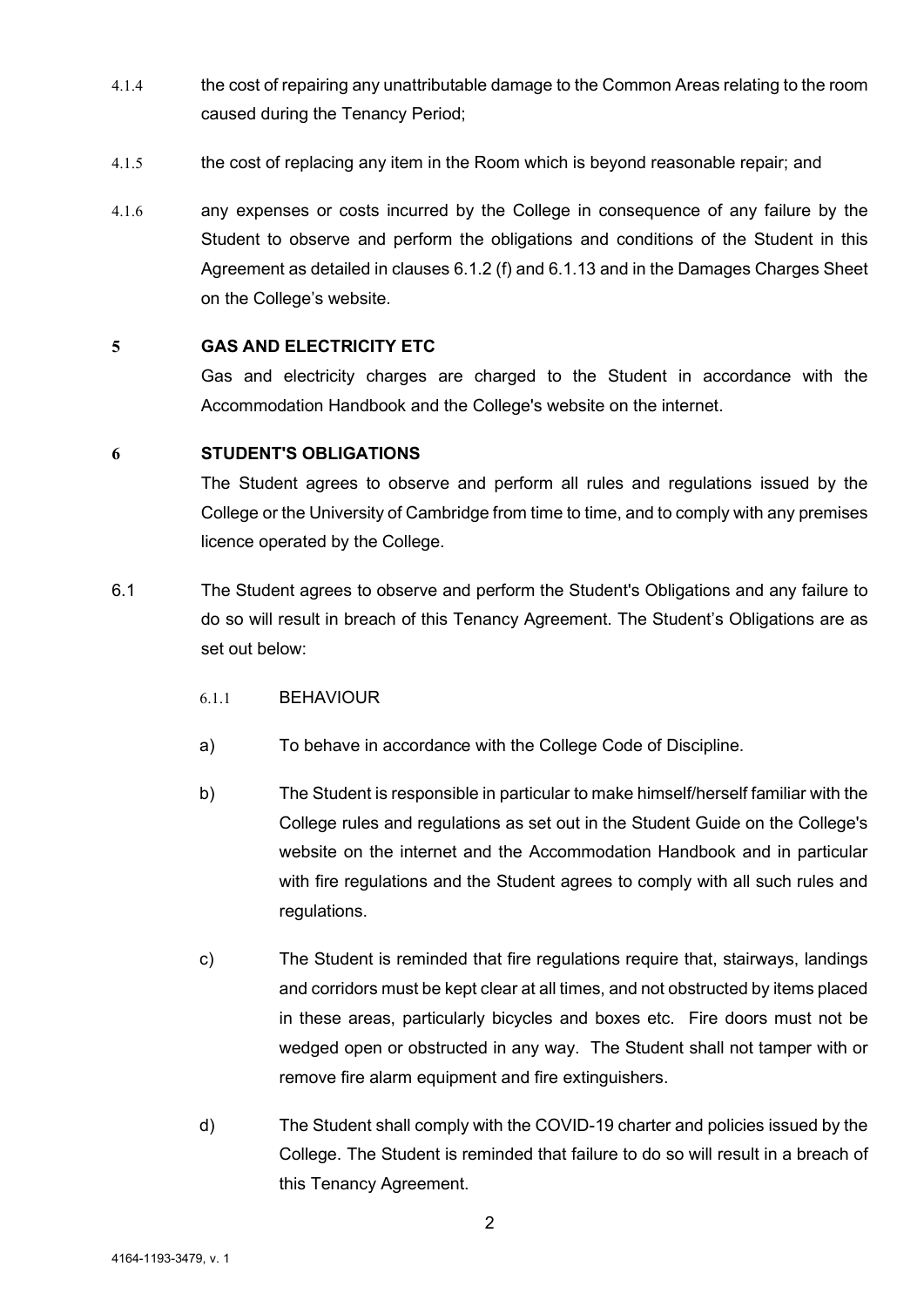e) The Student shall also comply with any further rules and regulations as issued by the College from time to time.

## 6.1.2 USE OF THE ROOM

- a) To use the Room solely as a private dwelling for the purposes of study, sleep and quiet recreation in accordance with the College's primary purpose of education, learning and research and not to be occupied by more than one person save as permitted by paragraph 6.1.2 (b) below. The Student shall occupy the Room in such a way that no disturbance or inconvenience is caused to any neighbouring tenants or occupiers of neighbouring properties.
- b) The Student is permitted to allow occasional overnight guests to stay in the Room PROVIDED THAT the Student is permitted no more than one guest at any time and for no more than three nights in any week and each guest must be registered prior to his or her stay at the Porters' Lodge. For the avoidance of doubt, a breach of this paragraph entitles the College to terminate this Agreement in accordance with clause 9.
- c) The Student shall not permit any guests of the Student to have access to the Room in the absence of the Student.
- d) The Student is prohibited from allowing the Room to be used for visitors using such schemes as Couchsurfing, Trustroots, BeWelcome, Warmshowers, Air bnb or similar.
- e) The Student shall keep the Room (and any common areas (if applicable) within the building of which the Room forms part ("the Common Areas")) and its contents in a clean and tidy condition at all times and to take reasonable tenantlike care of the Room and the Common Areas. The Student shall make sure that any kitchen in the Common Areas is kept clean and tidy, and that the Student does his or her own washing up and puts away all cooking equipment and crockery following use.
- f) The Student shall clean and tidy all areas of the Room and the Common Areas (particularly the bathrooms and kitchens) that are not the responsibility of the College under the House Keeping Service Level Agreement in the Accommodation Handbook. The College reserves the right to charge the Student for damage and losses other than caused by fair wear and tear; in particular where damage is caused to decoration or the fabric of the Room or the Common Areas by attaching items to walls and ceilings using drawing pins,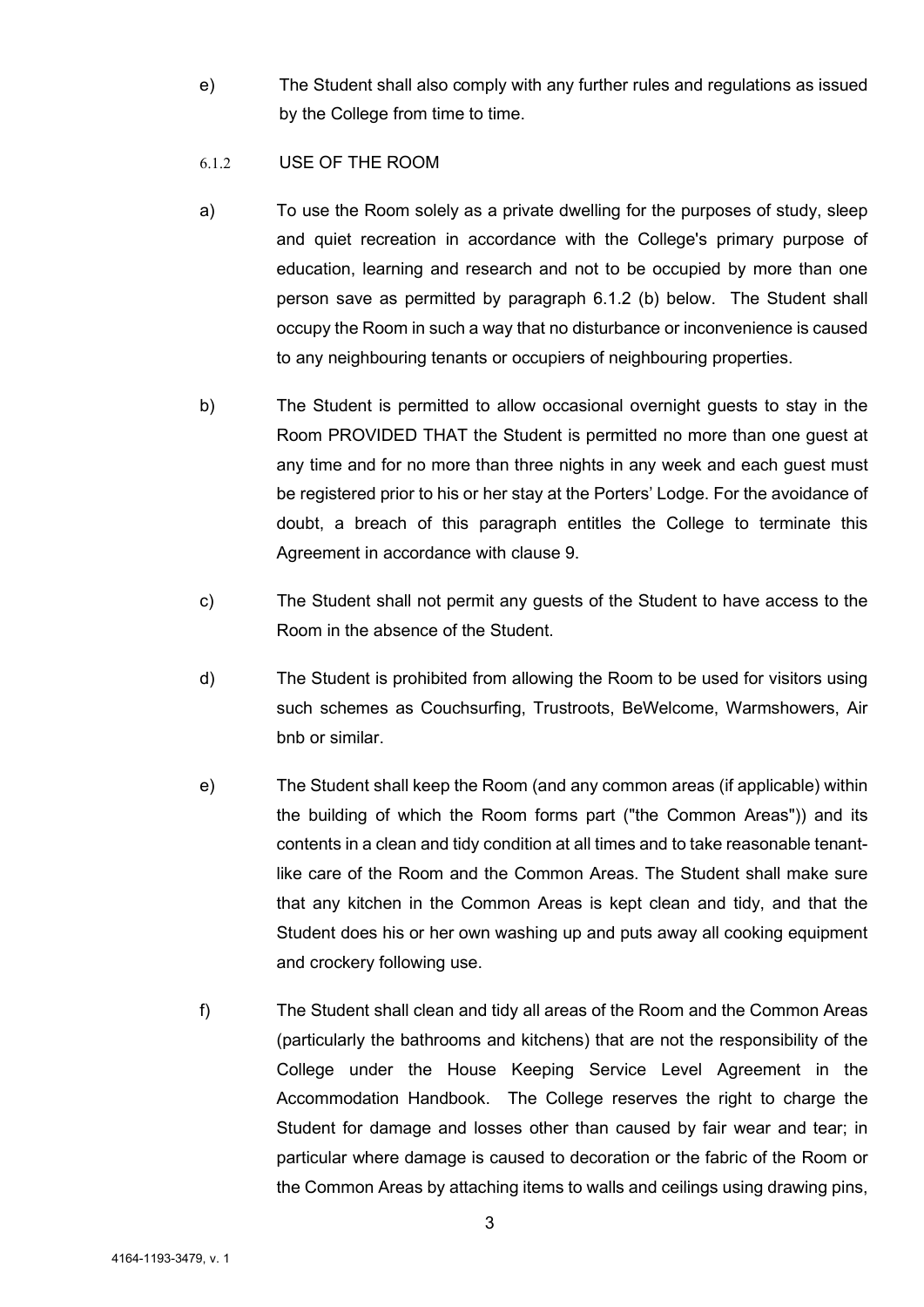nails, stickers, hooks, blue tack and tape etc. In addition, the Student will not stop up the windows, nor display notices, banners, flags, or adverts in the window, on external doors, or in the Common Parts without the consent in writing of the College.

- g) If at any time the Room or the Common Areas are found to be in such an unclean condition so as to cause a breach of this Agreement the College reserves the right having given 48 hours' notice to the Student to employ contract or the College cleaners to remedy the situation the costs (or a reasonable proportion thereof as determined by the College) of which will be borne by the Student.
- h) The Student shall not take down the curtains or the curtain linings in the Room or the Common Parts. The Student will not place any rugs or mats in the Common Parts.
- i) Where window restrictors are fitted, these must not be removed.
- j) The Student shall not use the Room or the Common Parts for immoral or illegal purposes.
- k) The Student shall not smoke in the Room or anywhere in the College, save for in designated Smoking Areas.
- l) The Student shall not put up TV aerials or Satellite Dishes outside his or her Room or externally.
- m) The Student will not park on the estate roads or on the Common Parts without the College's permission, or use the estate roads for loading/unloading without permission.
- n) The Student will not pour oil, grease, rice, coffee grounds or other deleterious materials into sinks or other drainage facilities in the Room or in the Common Parts.
- o) To ensure that buildings rated BREEAM "Excellent" (Swirles Court and Ash Court) are occupied in such a way to maintain the rating www.breeam.com
- 6.1.3 REFUSE
- a) The Student shall not keep or store refuse in any part of the Room except in the proper place as determined by the College and will comply with the College's provisions for waste management.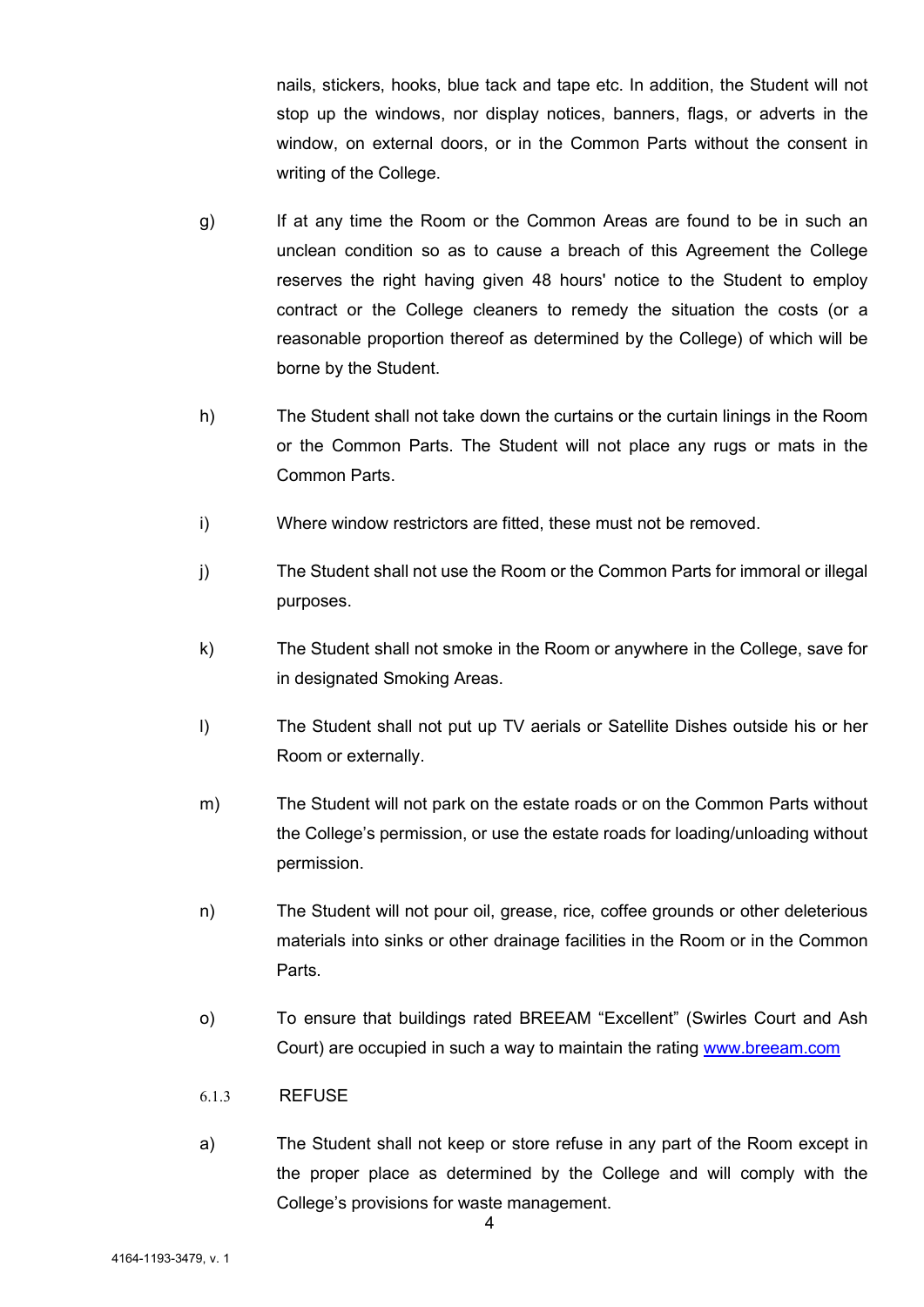b) Refuse is not to be left in or outside the Room at the end of this Agreement.

#### 6.1.4 GARDEN/GROUNDS (WHERE APPLICABLE)

The Student shall keep the garden/grounds in reasonable order and shall ensure that the garden/grounds and surroundings are kept tidy, in good order and clear of paper, discarded bicycles and other rubbish. The Student shall also not lop top cut down remove or otherwise injure any trees shrubs or plants growing in the garden/grounds and shall not alter the general character of the garden/grounds and shall under no circumstances hold a barbecue in the garden/grounds.

#### 6.1.5 PETS

The Student shall not keep pets (other than guide dogs) or other animals in the Room or on any other property of the College.

#### 6.1.6 PROHIBITED APPLIANCES

The Student shall not use or keep in the Room or the Common Areas (or any other property of the College) any cooking, heating or lighting appliance which burns coals, paraffin or other liquid fuels and shall not dry any clothing on any heaters in the Room or the Common Areas (or any other property of the College). The Student shall not use or permit to be used any electrical apparatus or other equipment of a type or in a condition which might endanger the safety of the Room or the Common Areas (or any other property of the College). Firearms, candles, fairy lights, cooking appliances or any other item considered by the College's Health and Safety Office to pose a risk to the health and safety of other members and employees of the College are not permitted to be used in the Room or the Common Areas (or any other property of the College) at any time.

#### 6.1.7 SUBSTANCES

The Student shall not keep in the Room or the Common Areas (or any other property of the College) any inflammable or dangerous or offensive or illegal materials or substances. The Student will comply with the terms of the College's Drug and Alcohol Policy. For the avoidance of doubt, a breach of this policy entitles the College to terminate this Agreement in accordance with Clause 9.

### 6.1.8 BICYCLES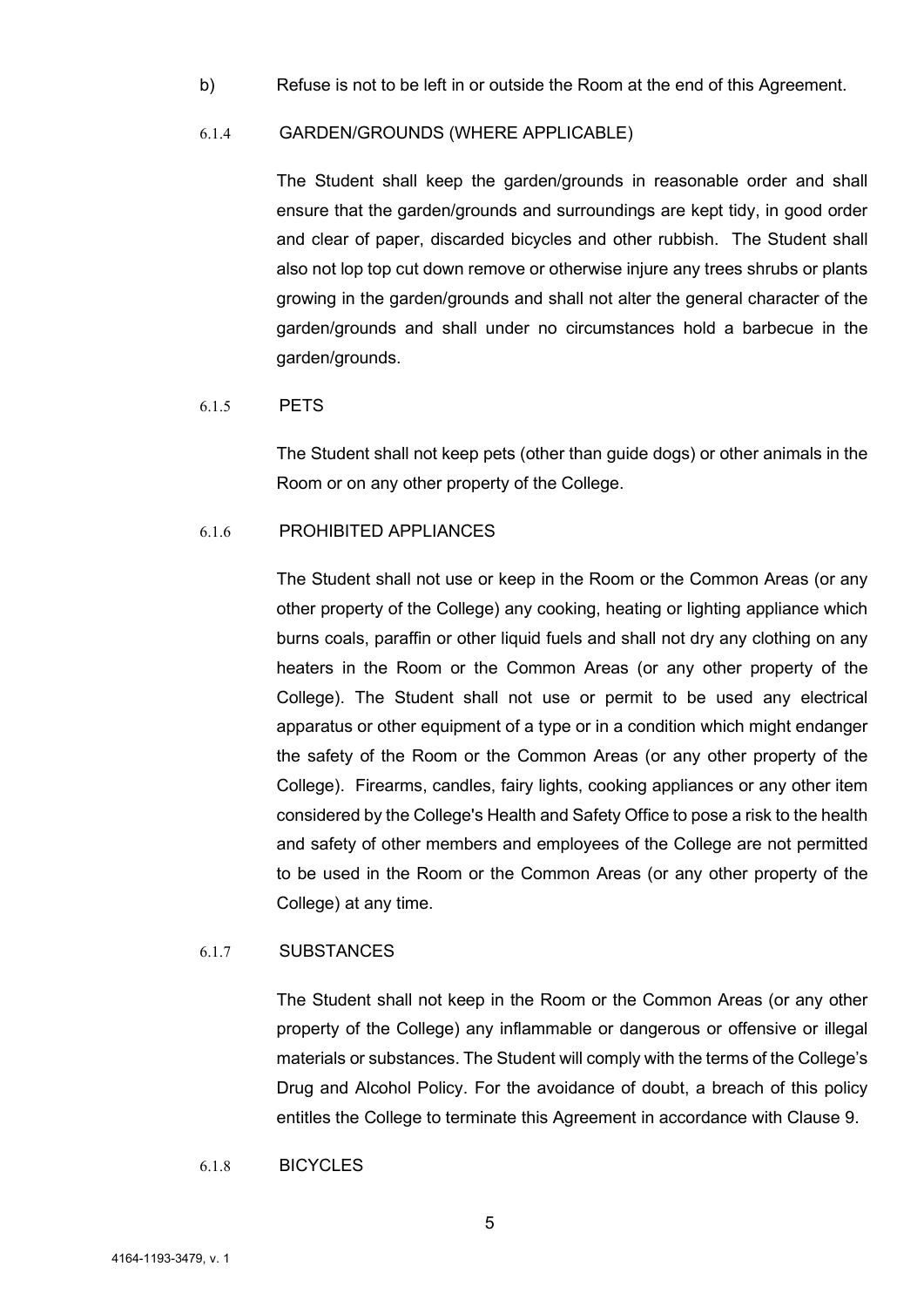The Student shall not keep or store bicycles in the Room or the Common Areas. Bicycles must only be left in the designated areas i.e. bike stores or racks. Bicycles brought into the Room or any stairways, landings, corridors, hallways or access ways serving the Room will be removed.

#### 6.1.9 DEFECTS

The Student shall report any defects to the Room or the Common Areas to the College without delay in accordance with the procedures set out in the Accommodation Handbook.

#### 6.1.10 PERSONAL ELECTRICAL APPLIANCES/EQUIPMENT/FURNITURE

The Student is responsible for all his/her personal electrical appliances/ equipment and must permit and make available all such items for safety testing by the College. Items that are not safe electrically must not be used in the Room or the Common Areas or any other property of the College unless they are repaired to a safe standard. If in doubt the Student shall contact the Maintenance Department. Any furniture and soft furnishing items belonging to the Student shall comply with the latest safety regulations regarding fire retardant materials. Items of furniture, fixtures and fittings belonging to the College are not to be removed from the Room or the Common Areas under any circumstances and double beds, extra beds, futons and other furniture are not to be brought onto the Room or the Common Areas. Where the College provides linen such linen should be used together with sheets and pillowcases. If mattresses are covered with a protective cover such cover must not be removed. Duvets and pillows may be borrowed or purchased at advantageous prices through the Housekeeper.

#### 6.1.11 LIGHT BULBS

The Student is responsible for replacing electric light bulbs in the Room; these can be obtained free of charge from the Porters Lodge. Light bulbs that are difficult to replace (e.g. shaver lights) will be replaced by the Maintenance Department. Light bulbs must not be removed from any public areas, particularly stairways, landings and corridors.

## 6.1.12 REDECORATION

The Student shall not redecorate the Room or the Common Areas nor make alterations of any kind to the Room or the Common Areas.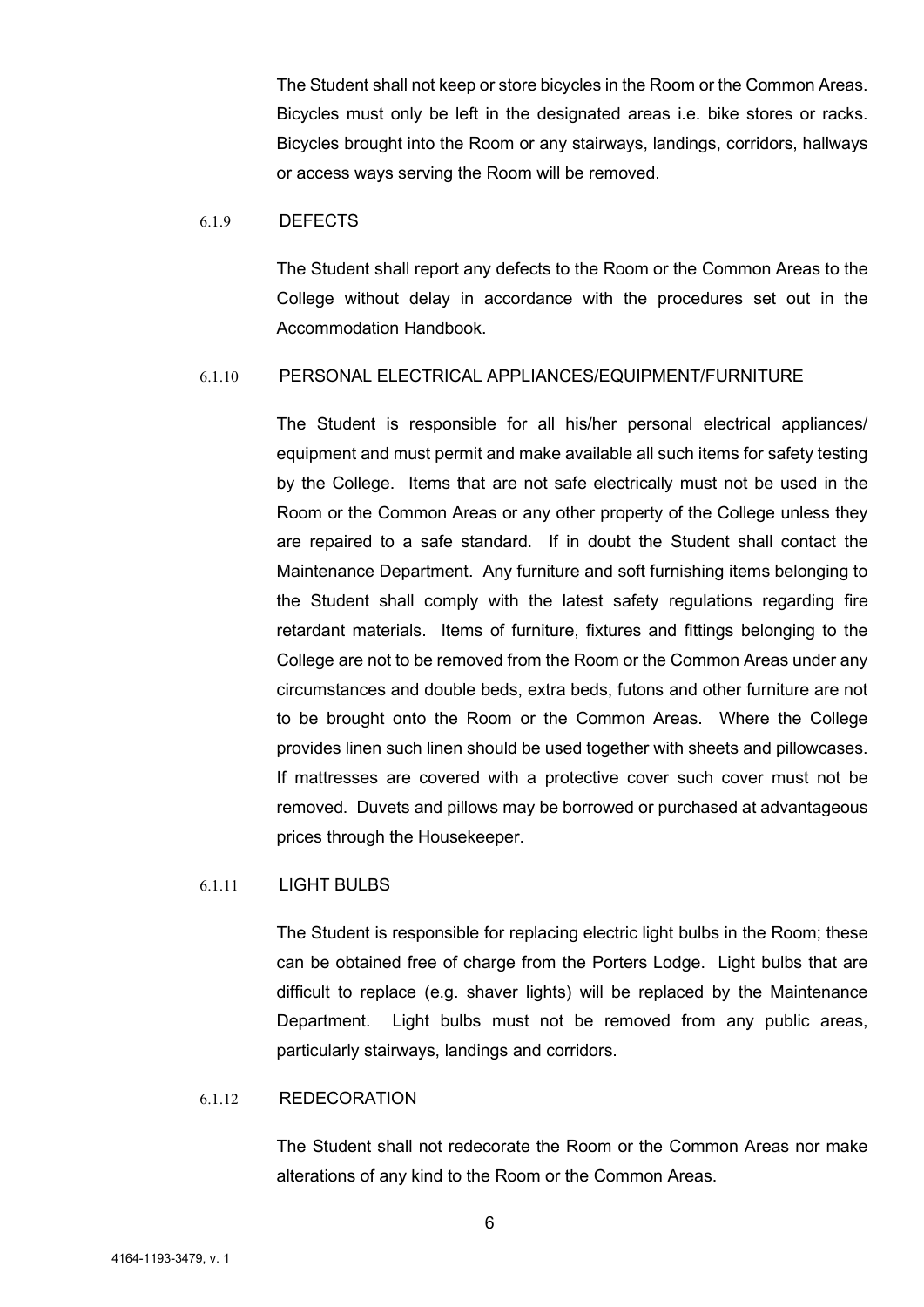#### 6.1.13 VACATION

- a) To vacate the Room promptly at the end of the Tenancy Period.
- b) To return the Keys to the College by 10am on the morning of departure/vacation of the Room by the Student. If the Keys are returned after that time, a charge will be payable by the Student.
- c) On vacating the Room all personal belongings and rubbish are to be removed and the Room and the Common Areas to be left clean and tidy. An inventory inspection will be made and items damaged or missing will be charged for. Any personal belongings left in the Room will be treated as College property and may be removed or destroyed. A charge will be made for removing and destroying them, which will be deducted from the Caution Money.

### 6.1.14 EMERGENCY EVACUATION

If, due to COVID-19 or for any other reason, the College should require the students to vacate their rooms, the Student shall vacate the Room promptly and return the Keys to the College. When vacating the Student must remove all personal belongings from the Room, and the Room and Common Areas are to be left clean and tidy. The Student hereby gives the College title to any personal belongings left in the Room once vacated, so they may be treated as College property and may be removed or destroyed. A charge will be made for removing and destroying them, which will be deducted from the Caution Money.

## 6.1.15 ALIENATION

The Student shall not assign sublet share or otherwise part with possession of the Room save as hereinafter provided.

## 6.1.16 ACCESS

The Student shall:

a) having been given reasonable prior notice (except in emergency) allow access at reasonable times to the College or its agents or College staff for the purpose of inspecting the Room and carrying out their duties and repairs;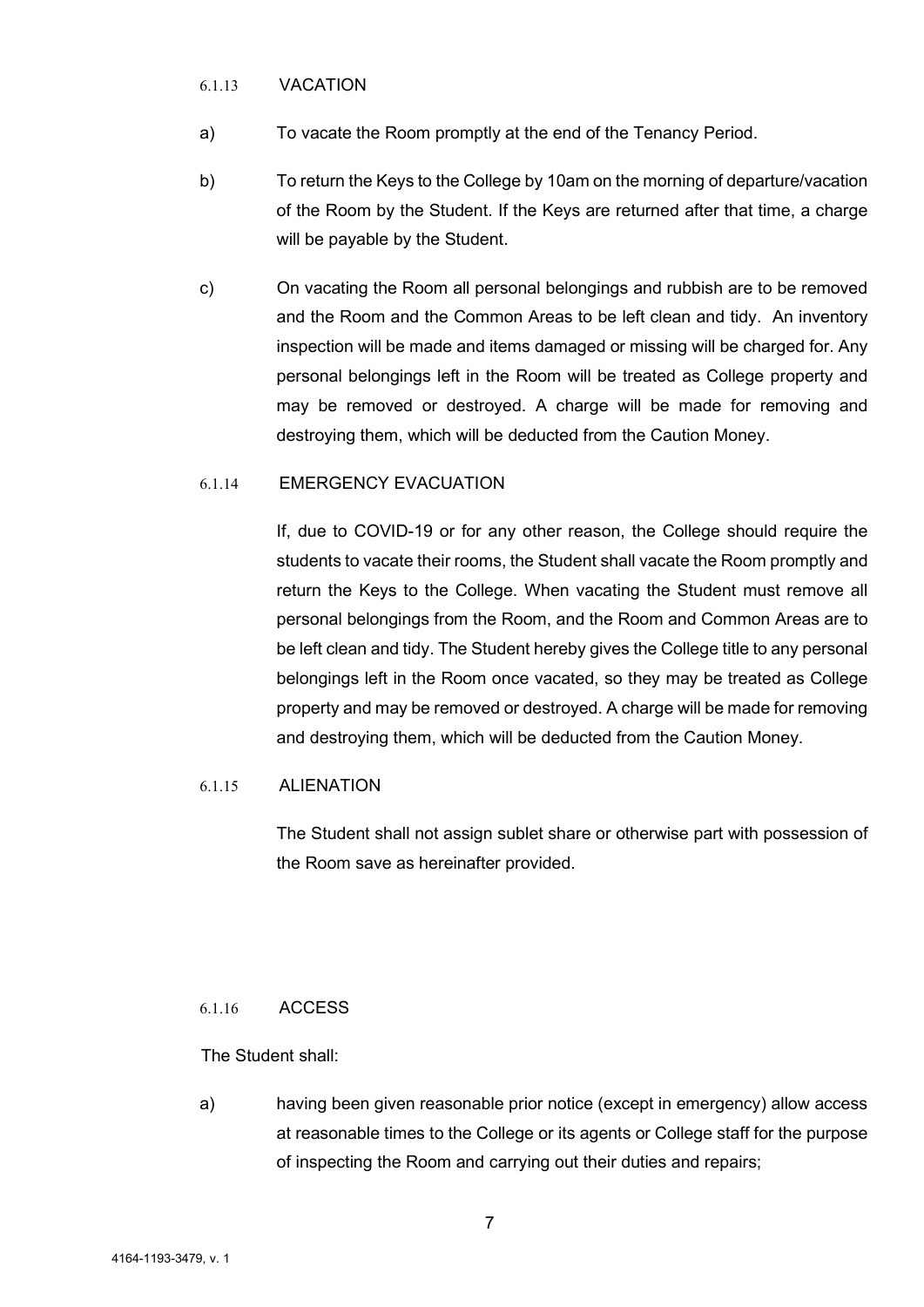- b) allow access at reasonable times to the College or its agents or College staff for the purposes of regular cleaning; and
- c) upon giving 48 hours prior written notice to enable the College, or its agents or College staff to carry out periodic inspections of the Room and its contents. The Student shall always have the right to be present at such inspections.

# 7 COLLEGE'S OBLIGATIONS

- 7.1 The College agrees to observe and perform the College's Obligations set out below:
	- 7.1.1 REPAIRS AND MAINTENANCE
	- a) To rectify defects in the Room that are brought to the College's attention in accordance with the Accommodation Handbook.
	- b) To maintain, repair and renew the Room and the Common Areas in accordance with the Accommodation Handbook, any Health and Safety Regulations, including British Standards, and with any building, planning and housing legislation and regulations.
	- c) To carry out planned maintenance including decoration and refurbishment to the Room and the Common Areas in accordance with the College's budget and causing as little inconvenience as possible to the Student.
	- 7.1.2 CLEANING
	- a) To clean the Room at the beginning and end of the Tenancy Period in accordance with the Accommodation Handbook.
	- b) To clean the Common Areas regularly.
	- c) To collect refuse from the Property and the Common Areas in accordance with the Accommodation Handbook.

## 7.1.3 SAFETY AND SECURITY

a) To take appropriate measures to safeguard the security of the college property of which the Room forms part and to limit late night access to such property and require that guests are accompanied in accordance with the Access Regulations.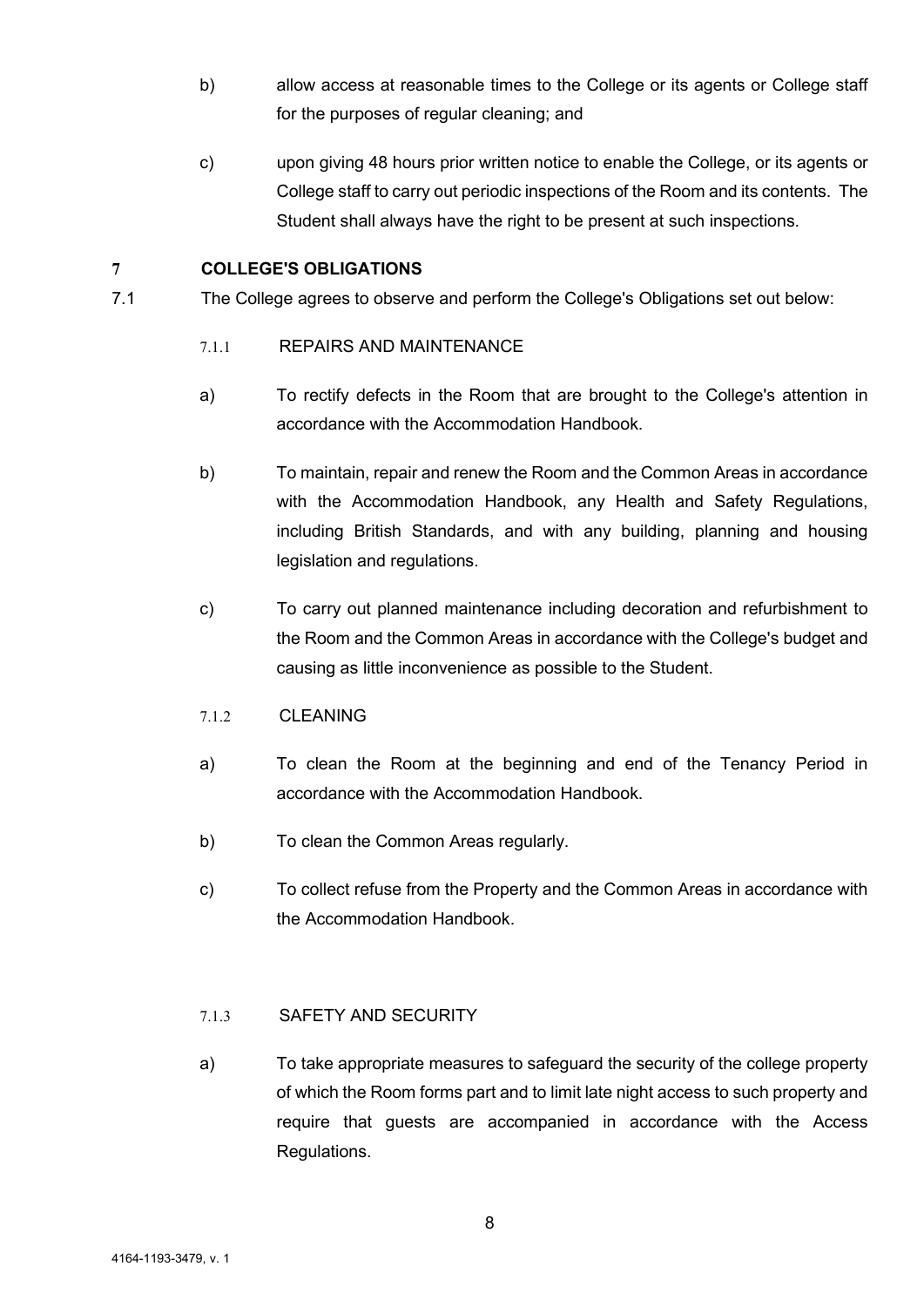- b) To deal appropriately with emergency situations and to provide the Student with information about procedures for emergency evacuation from the College property of which the Room forms part, including the evacuation of students with a disability.
- c) To practice emergency evacuation from the College property of which the Room forms part at least once annually.
- d) To seek prevent or deal effectively with any anti-social behaviour (including breaches of the Code of Discipline; behaviour resulting in disturbance, damage, mess or excessive noise; bullying and harassment including verbal abuse; the possession, use or supply of illegal drugs; theft including theft of food from communal kitchens; any behaviour which comprises the health, safety or welfare of any member of the College community) by members of the College or their guests or visitors.
- e) In complying with paragraph 7.1.3(d), the College may impose written warnings, penalty fines, or for more serious offences the College may expel the Student from the College in accordance with the College's rules and regulations and Code of Discipline.

# 7.1.4 HEATING AND LIGHTING

To supply the Room with an appropriate level of heating and lighting in accordance with Health and Safety legislation.

## 8 TYPE OF TENANCY AND WITHDRAWAL

- 8.1 The Student agrees that the Room is let to him/her in consequence of his/her pursuit or his/her intended pursuit of a course of study at the University of Cambridge and as such will be granted a tenancy in accordance with Schedule 1 Section 8(1) of the Housing Act 1988 ("the Act") which tenancy is not an assured tenancy within the meaning of the Act.
- 8.2 It is agreed that in the event of the Student:
- 8.2.1 although remaining a student of the University of Cambridge should at any time and with tutorial permission during the Tenancy Period wish to vacate the accommodation; or
- 8.2.2 ceasing to pursue a course of study at the University of Cambridge: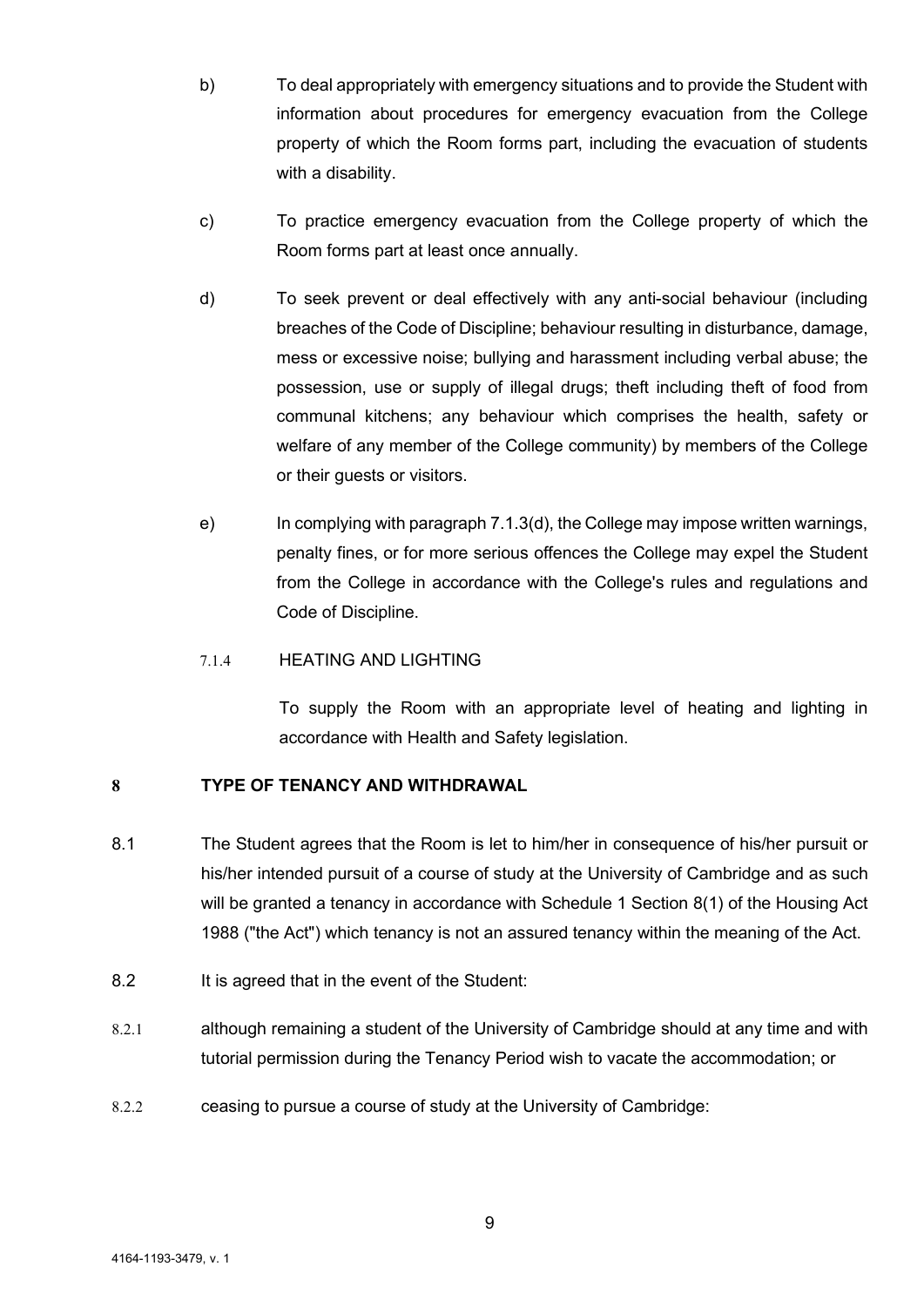the Student shall give immediate written notice of the same to the College and will be bound to give up the tenancy hereby created forthwith and possession of the Room may be recovered by the College.

8.3 In these circumstances the Student shall pay the full Inclusive Residence Charge for the relevant Term unless a replacement University of Cambridge student acceptable to the College is found to take over a tenancy of the Room in which circumstance the Student's liability to pay the Inclusive Residence Charge shall cease on the date upon which the replacement University of Cambridge student takes possession of the Room.

#### 9 REMOVAL

The Student agrees to vacate the Room on the termination of this Agreement (howsoever determined) without any legal notice or process of removal. It is a condition of this Agreement that in the case of non-payment of rents or breach of any of the conditions of this Agreement the College, or its agents or College staff may give notice in writing to the Student to terminate this Agreement and without further warning re-enter and take possession of the Room together with the furniture and effects, without prejudice to the College's rights to recover any of the rents or other sums of money that may be due or become due.

#### 10 KEYS

The Student hereby acknowledges receipt of the Keys to the Room and acknowledges that if the Keys are not immediately returned to the College by 10 am on the morning of departure/vacation of the Room by the Student, a charge will be payable by the Student.

### 11 DECLARATION

The Room comprised in this Agreement is held by a non-exempt charity but this Agreement is one falling within paragraph (9) of Section 36 (9) of the Charities Act 1993.

#### 12 ADDRESS FOR SERVICE

The College's address for service of notices is the Bursar's Office, Girton College, Cambridge CB3 0JG.

#### 13 DATA PROTECTION

By agreeing to the terms and conditions of this Agreement, the Student will be deemed to have given his or her consent for the College to be able to use the Student's Personal Data (as that term is defined in the Data Protection Act 1998) for all lawful purposes in connection with this Agreement (including inter alia, the provision of personal details to the Local Authority for admission to the electoral roll, debt recovery, crime prevention, allocating rooms, advising on estate road closures, College maintenance matters or